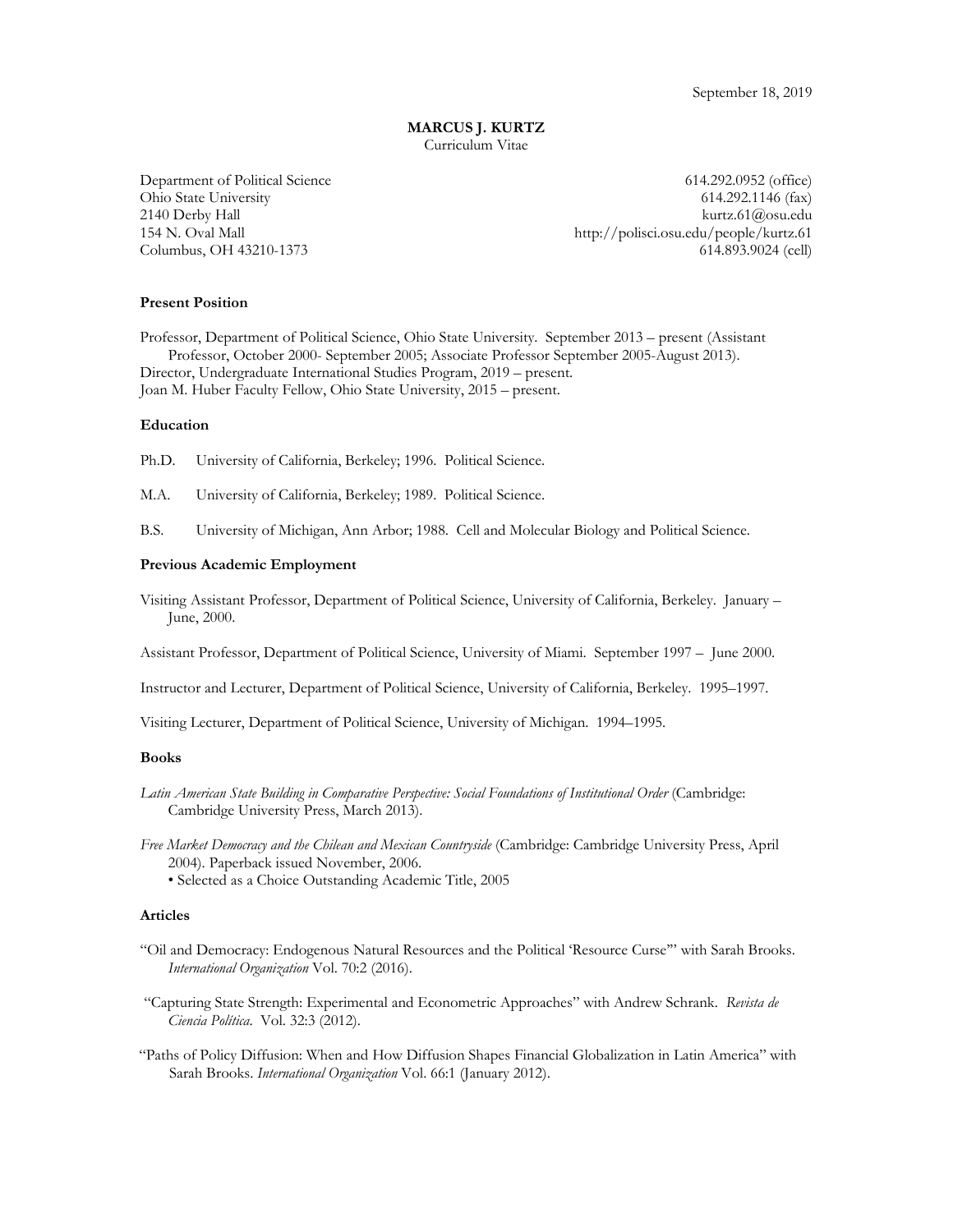- "Conditioning the Resource Curse: Globalization, Human Capital and Growth in Oil-Rich Nations" with Sarah Brooks. *Comparative Political Studies*. Vol. 44:6 (June 2011).
- "Social Foundations of Institutional Order: Reconsidering War and the 'Resource Curse' in Latin American State Building" *Politics & Society* Vol. 37:4 (December 2009).

• Winner, Best Article Award, Political Sociology section of the American Sociological Association. Awarded at the 2010 Annual Meeting of the American Sociological Association.

- "Embedding Neoliberal Reform in Latin America" with Sarah M. Brooks. *World Politics*. Vol. 60:2 (January 2008).
- "Capital, Trade, and the Political Economies of Reform" with Sarah M. Brooks. *American Journal of Political Science*. Vol. 51:4 (October 2007).
- "Growth and Governance: Models, Measures, and Mechanisms" with Andrew Schrank. *Journal of Politics* Vol. 69:2 (May 2007).
- "Growth and Governance: A Defense" with Andrew Schrank. Reply to Critics. *Journal of Politics* Vol. 69:2 (May 2007).
- "Credit Where Credit Is Due: Open Economy Industrial Policy and Export Diversification in Latin America and the Caribbean" with Andrew Schrank. *Politics & Society* Vol. 33:4 (December 2005).
- "The Political Economy of Intellectual Property Protection: The Case of Software" with Kenneth Shadlen and Andrew Schrank. *International Studies Quarterly* Vol. 49:1 (March 2005).
- "The Dilemmas of Democracy in the Open Economy: Lessons from Latin America" *World Politics* Vol. 56:2 (January 2004).
- "The Political Foundations of Post-Communist Regimes: Marketization, Agrarian Legacies, or International Influences?" With Andrew Barnes. *Comparative Political Studies* Vol. 35:5 (June 2002).
- "Understanding the Third World Welfare State after Neoliberalism: The Politics of Social Provision in Chile and Mexico." *Comparative Politics* Vol. 34:3 (April 2002).
- "State Developmentalism without a Developmental State: The Public Foundations of the 'Free Market Miracle' in Chile" *Latin American Politics and Society* Vol. 43:2 (Summer 2001).
- "The Institutional Roots of Popular Mobilization: State Transformation and Rural Politics in Brazil and Chile." With Peter Houtzager. *Comparative Studies in Society and History* Vol. 42:2 (April 2000).
- "Understanding Peasant Revolution: From Concept to Theory and Case" *Theory and Society* Vol. 29 (February 2000).
- "Free Markets and Democratic Consolidation in Chile: The National Politics of Rural Transformation" *Politics & Society* Vol. 27:2 (June 1999).
- "Chile's Neo-Liberal Revolution: Incremental Decisions and Structural Transformation, 1973-89" *Journal of Latin American Studies*, 31: Part 2 (May 1999).
- "Social Origins of Central American Democracy" *Journal of Inter-American Studies and World Affairs* Vol. 41:1 (Spring 1999).
- "Electron Impact Ionization in the Vicinity of Comets" T. E. Cravens, J. U. Kozyra, A. F. Nagy, T.I. Gombosi, and M. J. Kurtz, *Journal of Geophysical Research* Vol.92:A7 (1 July 1987).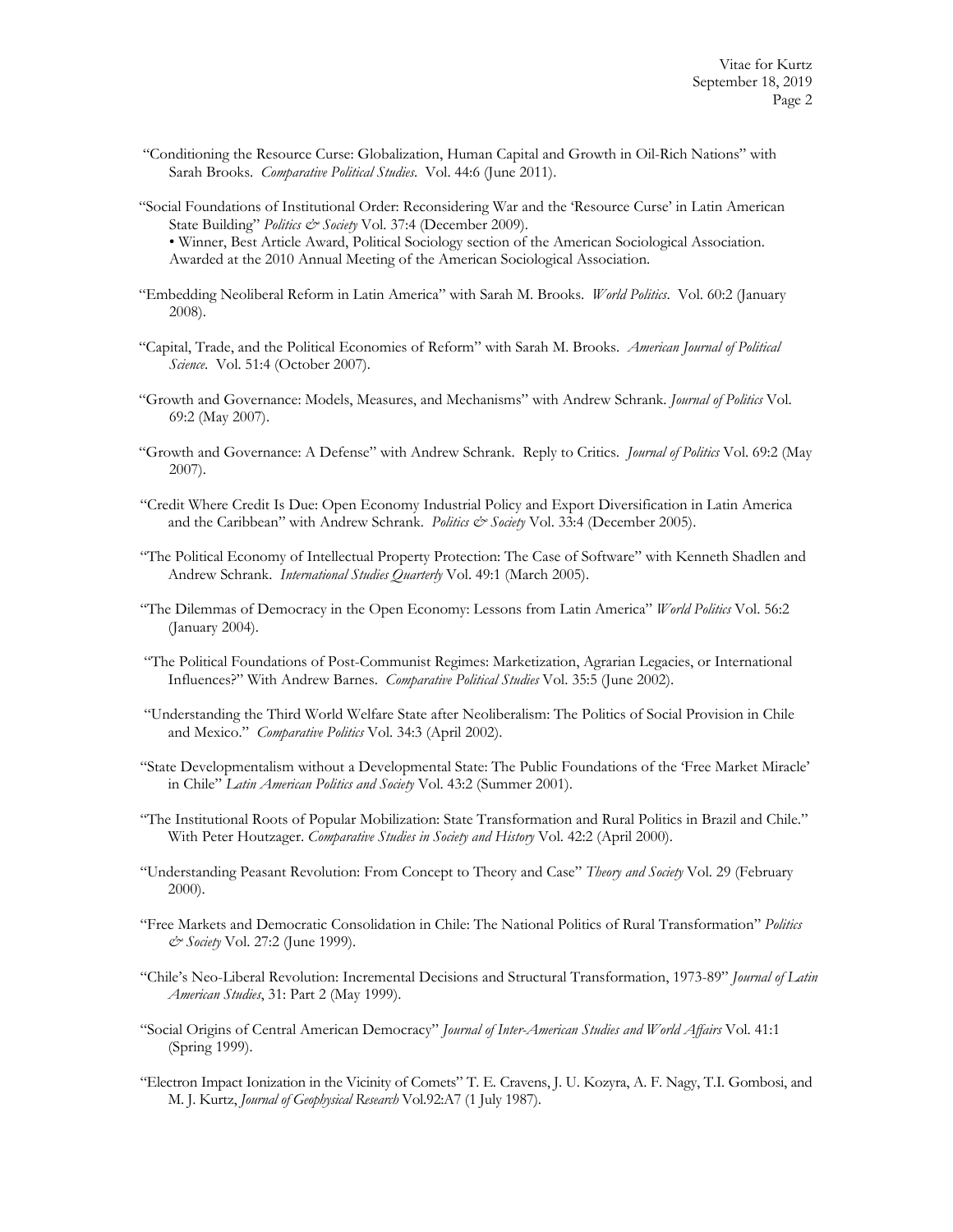## **Working Papers – Available on Request**

"Property Law, Regulation, and Welfare in South Africa"

- "Oil and Development: Technology, Geology and the 'Curse' of Natural Resources" with Sarah Brooks.
- "Private Sector Perceptions of Public Sector Performance in Cross-National Perspective: Methodological and Substantive Considerations" with Andrew Schrank.
- "The International Political Economy of Intellectual Property: De Jure vs. De Facto Protection of Software" with Andrew Schrank and Kenneth Shadlen.
- "Microfoundations of the Resource Curse: Evidence from Mexico" with Sarah Brooks and Miguel Garza Casado.
- "Does Economic Liberalization Really Cause Protest?: Selection, Post-Treatment Bias, and De-Politicization" with Adam Lauretig.

### **Contributions to Edited Volumes**

- "Natural Resources and Economic Development in Brazil" with Sarah Brooks. In Ben Ross Schneider, ed., *New Order and Progress* (Oxford: Oxford University Press, 2016).
- "Perception and Misperception in Governance Research: Evidence from Latin America" with Andrew Schrank. in Jomo Kwame Sundaram and Anis Chowdhury, eds., *Is Good Governance Good for Development?* London: Bloomsbury for the United Nations.
- "Peasant: Clarifying Meaning and Refining Explanation" in David Collier and John Gerring, eds., *Concepts and Method in Social Science: Giovanni Sartori and His Legacy* (New York: Routledge, 2008). Reprint under new title of "Understanding Peasant Revolution: From Concept to Theory and Case."
- "The Boundaries of Anti-Poverty Policy: Economic Ideas, Political Coalitions, and the Structure of Social Provision in Chile and Mexico" in Mick Moore and Peter Houtzager, eds., *Changing Paths: International Development and the New Politics of Inclusion* (Ann Arbor: University of Michigan Press, 2003).
- Portuguese translation of "The Institutional Roots of Popular Mobilization: State Transformation and Rural Politics in Brazil and Chile." Appears as: Peter Houtzager and Marcus Kurtz, "As Raízes Institucionais da Mobilização Popular: Transformação do Estado e Política Rural no Brasil e Chile, 1960 – 1995." In Peter P. Houtzager, Os últimos cidadãos: conflito e modernização no Brasil rural (1964 - 1995). (São Paulo: Editora Globo, 2004).
- Reprint of "The Institutional Roots of Popular Mobilization: State Transformation and Rural Politics in Brazil and Chile" With Peter Houtzager. Appears in Jorge Domínguez, ed., *Mexico, Central, and South America: New Perspectives*. Volume 3: Social Movements (New York: Routledge, 2001).

#### **Book Reviews**

- Review of *Deepening Democracy?: The Modern Left and Social Movements in Chile and Peru*, by Kenneth Roberts, *Comparative Political Studies* Vol. 33:3 (April 2000).
- Review of *The Post-NAFTA Political Economy: Mexico and the Western Hemisphere*, edited by Carol Wise, *Journal of Politics* Vol. 62:4 (November 2000).
- Review of *Interpreting NAFTA: The Science and Art of Policy Analysis*, by Frederick W. Mayer, *Journal of Politics* Vol. 62:4 (November 2000).
- Review of *Postsocialist Pathways: Transforming Politics and Property in East Central Europe*, by David Stark and Lázló Bruzst, *Comparative Political Studies* Vol. 34:7 (September 2001).
- Review of *The Basic Features of Postcommunist Capitalism in Eastern Europe*, by Lawrence King, *Comparative Political Studies* Vol. 34:7 (September 2001).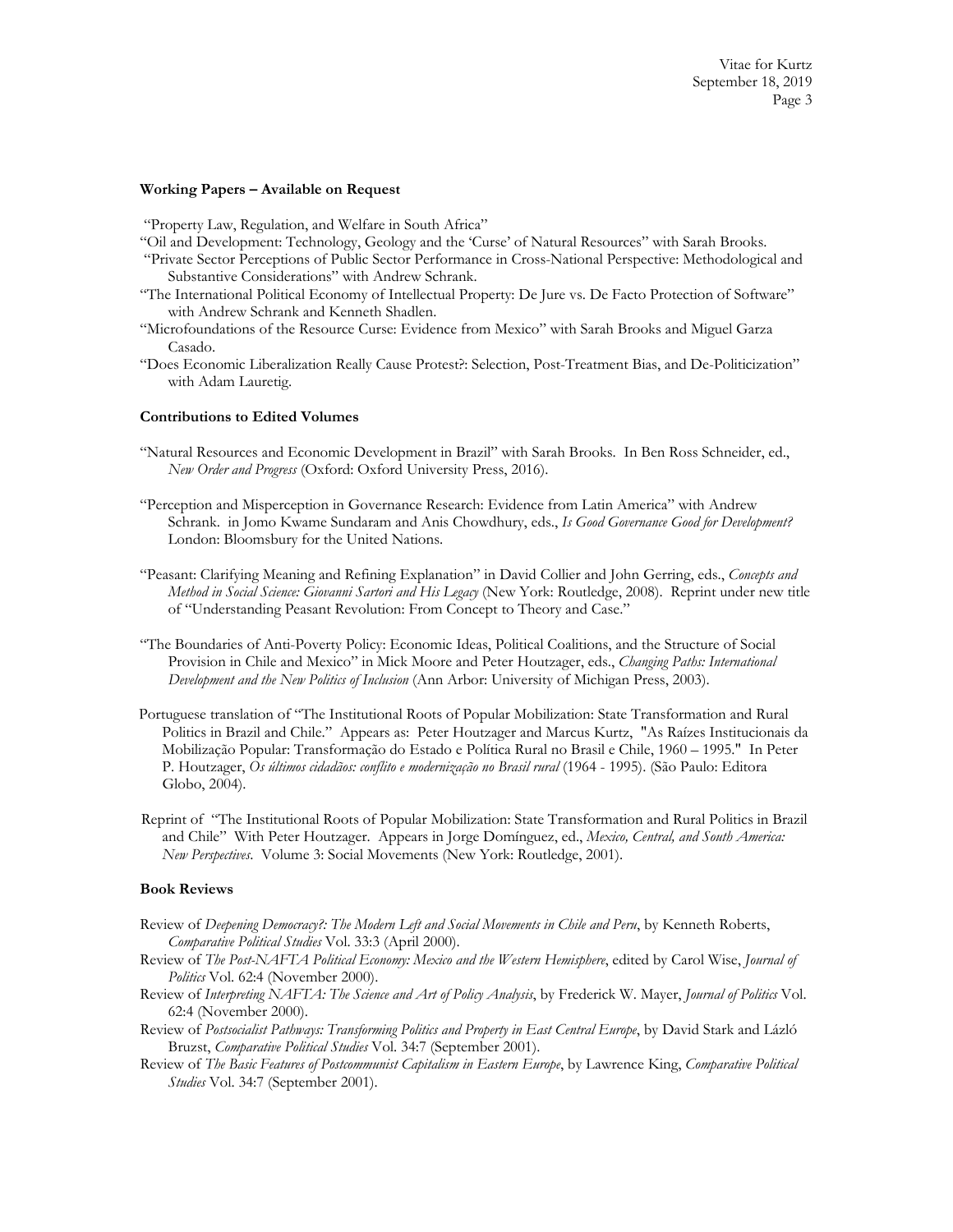### **Conference Papers and Invited Presentations**

- "Microfoundations of the Resource Curse: Evidence from Mexico" with Sarah Brooks and Miguel Garza Casado. Paper presented at 2019 annual meeting of the American Political Science Association, Washington, DC, August 30-September 1.
- "Oil and Development: Technology, Geology and the 'Curse' of Natural Resources" with Sarah Brooks. Paper presented at 2019 annual meeting of the American Political Science Association, Washington, DC, August 30-September 1.
- "Oil and Democracy" presented at the Graduate School of Business at the University of Cape Town, South Africa, August 8, 2018.
- "Property, Regulation, and Inequality in South Africa" to be presented at 2017 Meeting of the African Economic History Network, Stellenbosch, South Africa, October 25-27, 2017.
- "Property Law, Regulation, and Welfare in South Africa" presented at the Annual Meeting of the American Political Science Association, San Francisco, CA, 2017.
- "Oil and Development: Technology, Geology and the 'Curse' of Natural Resources" with Sarah Brooks. U.C., Boulder Department of Political Science. January 2015.
- "Understanding State Building: The Design Implications of Theoretical Disputes," Emory University, Atlanta, GA, November 2014.
- "Understanding State Building: The Design Implications of Theoretical Disputes," FLACSO-Ecuador, Quito Ecuador, October 2014.
- Invited Discussant, Conference on Regime Change, Lehigh University, October 2014.
- "Democratic Diffusion and Natural Resource Abundance: Rethinking the Political Resource Curse" with Sarah Brooks and Caleb Gallemore. Annual Meeting of the American Political Science Association, Washington, DC, August 2014.
- "Latin American State Building" Invited Presentation, Princeton University Comparative Politics Workshop. October 2013.
- "Perception-Based Governance Indicators: An Objective Approach" with Andrew Schrank. Annual Meeting of the American Political Science Association. Chicago, IL, 2013.
- "The Promise and Perils of fuzzy-set/Qualitative Comparative Analysis: Measurement Error and the Limits of Inference" Annual Meeting of the American Political Science Association, Chicago, IL 2013.
- "Democratic Diffusion and Natural Resource Abundance: Rethinking the Political Resource Curse" with Sarah Brooks and Caleb Gallemore. Annual Meeting of the American Political Science Association, Chicago, IL 2013.
- "Latin American State Building in Comparative Perspective" Invited Presentation, Brown University Center for Latin American Studies. November 29, 2012.
- "State Building, Governance, and the Social Foundations of Long-Run Outcomes in Latin America" Invited Presentation, organized by Francis Fukuyama, Stanford University Center on Democracy, Development, and the Rule of Law, November 15, 2012.
- "Interdependence, Endogeneity and Natural Resource Abundance: Rethinking the Political Resource Curse" with Sarah Brooks. Paper presented at the International Political Economy Society, University of Virginia, November 9-10, 2012.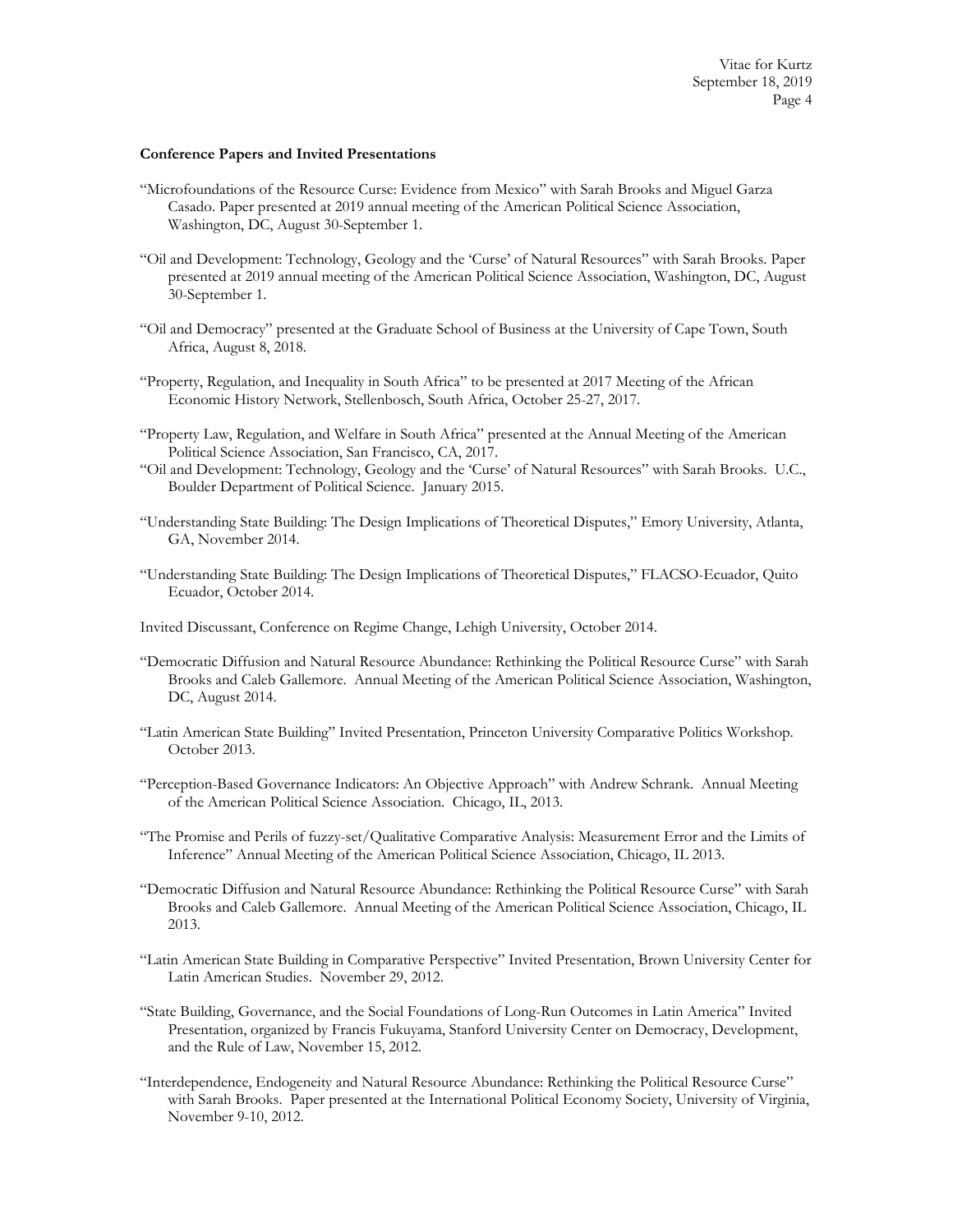- "Endogenous Natural Resource Endowments and International Diffusion: Rethinking the "Curse" of Natural Resources" with Sarah Brooks. Paper that would have been presented at the American Political Science Association, New Orleans, LA, August 30-September 2, 2012. Cancelled due to hurricane.
- "Perceptions-based governance indicators: An objective assessment" with Andrew Schrank. Presented at Midwest Political Science Association, Chicago, IL, April 12-15, 2012.
- "Capturing State Strength: Experimental and Econometric Approaches" with Andrew Schrank. Invited presentation for the Conference on Stateness in Latin America, Pontifica Universidad Católica de Chile, Santiago, Chile, March 29-30, 2012.
- "The Social Foundations of Latin American State Building" Presented at the Comparative Politics Workshop, McGill University, Montreal, Canada, November 4, 2011.
- "Endogenous Natural Resource Endowments: Rethinking the 'Political Resource Curse'" with Sarah Brooks. Presented at the 2010 Annual Meeting of the International Political Economy Society, Harvard University, Cambridge, MA, November 12-13, 2010.
- "Endogenous Natural Resource Endowments: Rethinking the 'Political Resource Curse'" with Sarah Brooks. Presented at the 2010 Annual Meeting of the American Political Science Association, Washington, DC, September 2-5, 2010.
- "Social Foundations of Institutional Order" Presented at the Kellogg Institute, Notre Dame University, April 6, 2010.
- "Paths of Policy Diffusion: Institutional Legacies and the Diffusion of Capital Account Liberalization" with Sarah Brooks. Presented at the 2009 Annual Meeting of the American Political Science Association, Toronto, Ontario, Canada, September 3-6, 2009.
- "Pathways of Policy Diffusion: Institutional Legacies and the Diffusion of Capital Account Liberalization" and "Social Foundations of Institutional Order: Society, War, or the Resource 'Curse' in Andean State Building." University of Texas, Austin Comparative Politics Workshop, March 11-12, 2009.
- "Conceptualizing and Measuring Institutions: Perceptions, Objective Indicators, and the Rule of Law" with Andrew Schrank. Presented at the 2008 Annual Meeting of the American Political Science Association, Boston, MA, August 28-31.
- "Paths of Policy Diffusion: Institutional Legacies and the Diffusion of Capital Account Liberalization" with Sarah Brooks. Presented at the 2008 Annual Meeting of the American Political Science Association, Boston, MA, August 28-31.
- "Conceptualizing and Measuring Institutions: A View from Political Science." Presented at invited seminar, "Empirics of Governance," Washington, DC: World Bank.
- "Conceptualizing and Measuring Institutions: A View from Political Science" with Andrew Schrank. Presented at the invited workshop, "Measuring Institutions 2" organized by Eric Brousseau (Univ. of Paris 10) and Stefan Voigt (Univ. of Marburg), Paris, France, December 14–15, 2007.
- "Embedding Neoliberal Reform in Latin America" with Sarah Brooks. Presented at the 2007 Annual Meeting of the American Political Science Association, Chicago, IL, August 30 – September 2.
- "The Social and Political Foundations of State Building in Andean Latin America." Invited Presentation, GA Tech Globalization and Development Speakers Series, November 9, 2006.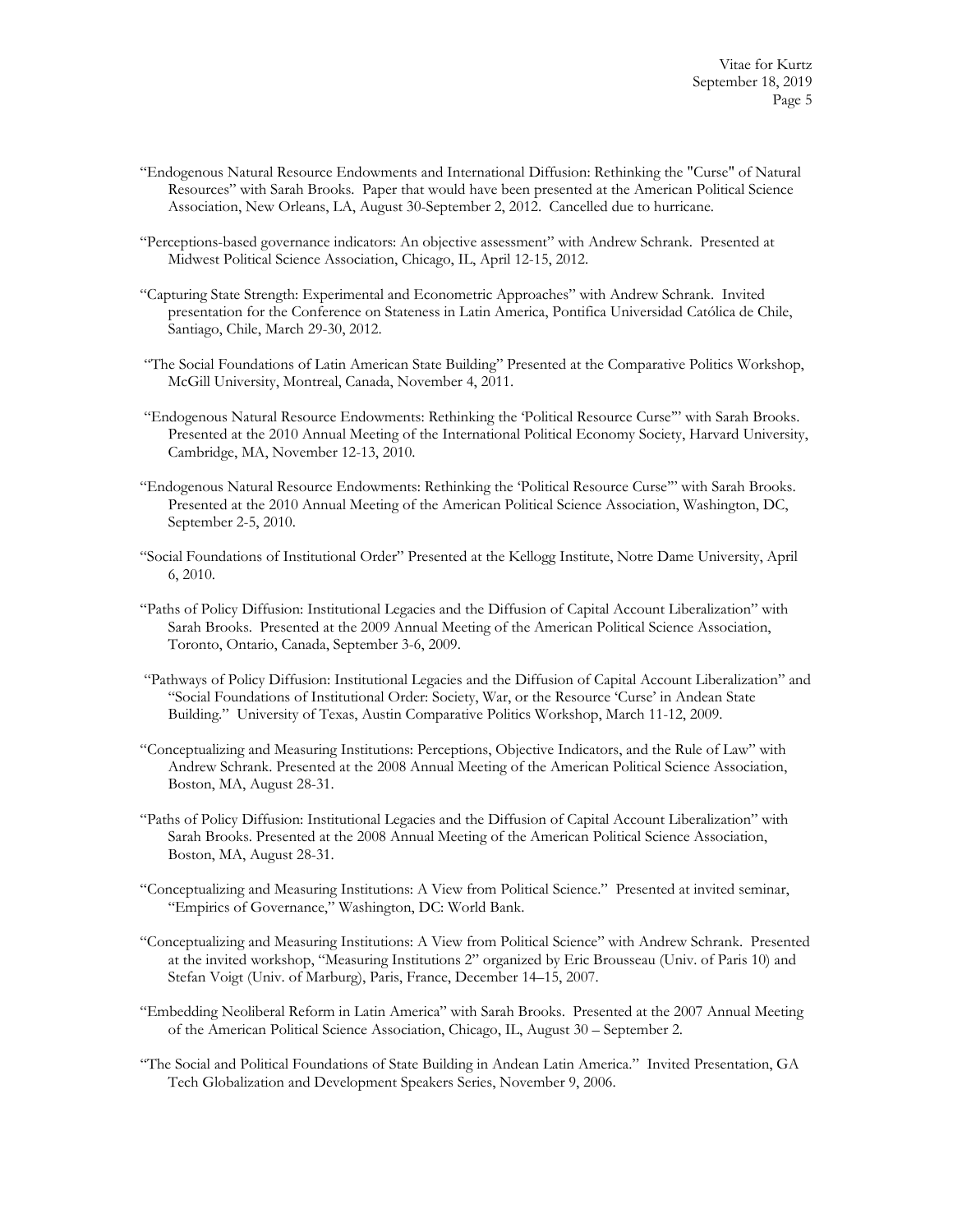- "Where Does a 'Strong' State Come from? Resources, War, or Society in South American State Building." Presented at the 2006 Annual Meeting of the American Political Science Association, Philadelphia, PA, August 31 – September 3, 2006.
- "Rethinking Economic Reform in Latin America." with Sarah Brooks. Presented at the 2006 Annual Meeting of the American Political Science Association, Philadelphia, PA, August 31 – September 3, 2006.
- "Open Economy Industrial Policy in Latin America and the Caribbean" Invited Presentation, Duke/UNC Center for Latin American Studies, March 8, 2006.
- "The Politics of Time Horizons: Strategic Dynamics of Capital Account and Trade Liberalization in Contemporary Latin America." With Sarah Brooks. Presented at the 2005 Annual Meeting of the American Political Science Association, Washington, D.C., September 1 – September 4, 2005.
- "Markets and Democracy in Latin America: Challenges and Time Dynamics." Invited Presentation, (a) Harvard University, David Rockefeller Center for Latin American Studies, April 12, 2005. (b) University of Miami, Center for Latin American Studies, April 4, 2005.
- "Markets and Democracy in Latin America." Invited presentation, Yale University Council on Latin American and Iberian Studies, February 1, 2005.
- "Understanding and Misunderstanding Corruption and Growth in the International Economy" with Andrew Schrank. Presented at the 2004 Annual Meeting of the American Political Science Association, Chicago, IL, September 2 – 5.
- "Common Threads and Regional Effects: Political and Economic Liberalization in Latin American and Post-Communist States" with Andrew Barnes. Presented at the 2004 Annual Meeting of the Midwest Political Science Association, Chicago, IL.
- "Good Government, Democracy, and Growth: Corruption, Developmentalism, and the Politics of Late Industrialization" With Andrew Schrank. Presented at the 2003 Annual Meeting of the the American Political Science Association, Philadelphia, PA, August 27 – September 1.
- "Understanding Democracy in the Open Economy: Neoliberalism and Democratic Deepening in Latin America." Presented at the 2002 Meetings of the American Political Science Association, Boston, MA, August 28–September 1.
- "The Political Economy of Intellectual Property Protection: The Case of Software Piracy" with Kenneth Shadlen and Andrew Schrank. Presented at the 2002 Meetings of the American Political Science Association, Boston, MA, August 28–September 1.
- "Free Market Policies, Rural Society, and Democratic "Consolidation" in Chile and Mexico." Invited Presentation at the Maxwell School of Citizenship, Syracuse University, February 14, 2002.
- "Neoliberalism and *el Voto Verde*: The Transformation of PRI Dominance in the Mexican Countryside" Presented at the XXIII International Congress of the Latin American Studies Association, Washington, DC, September 6-8, 2001.
- "Democratization in Latin America and the Formerly Communist World: Structural and Systemic Foundations" with Andrew Barnes. Presented at the 2001 Annual Meeting of the American Political Science Association, San Francisco, CA, August 30-September 2, 2001.
- "Neoliberalism and the Rural Foundations of Democratic Consolidation: Chile and Mexico in Comparative Perspective" Presented at the 2001 Annual Meeting of the American Political Science Association, San Francisco, CA, August 30-September 2, 2001.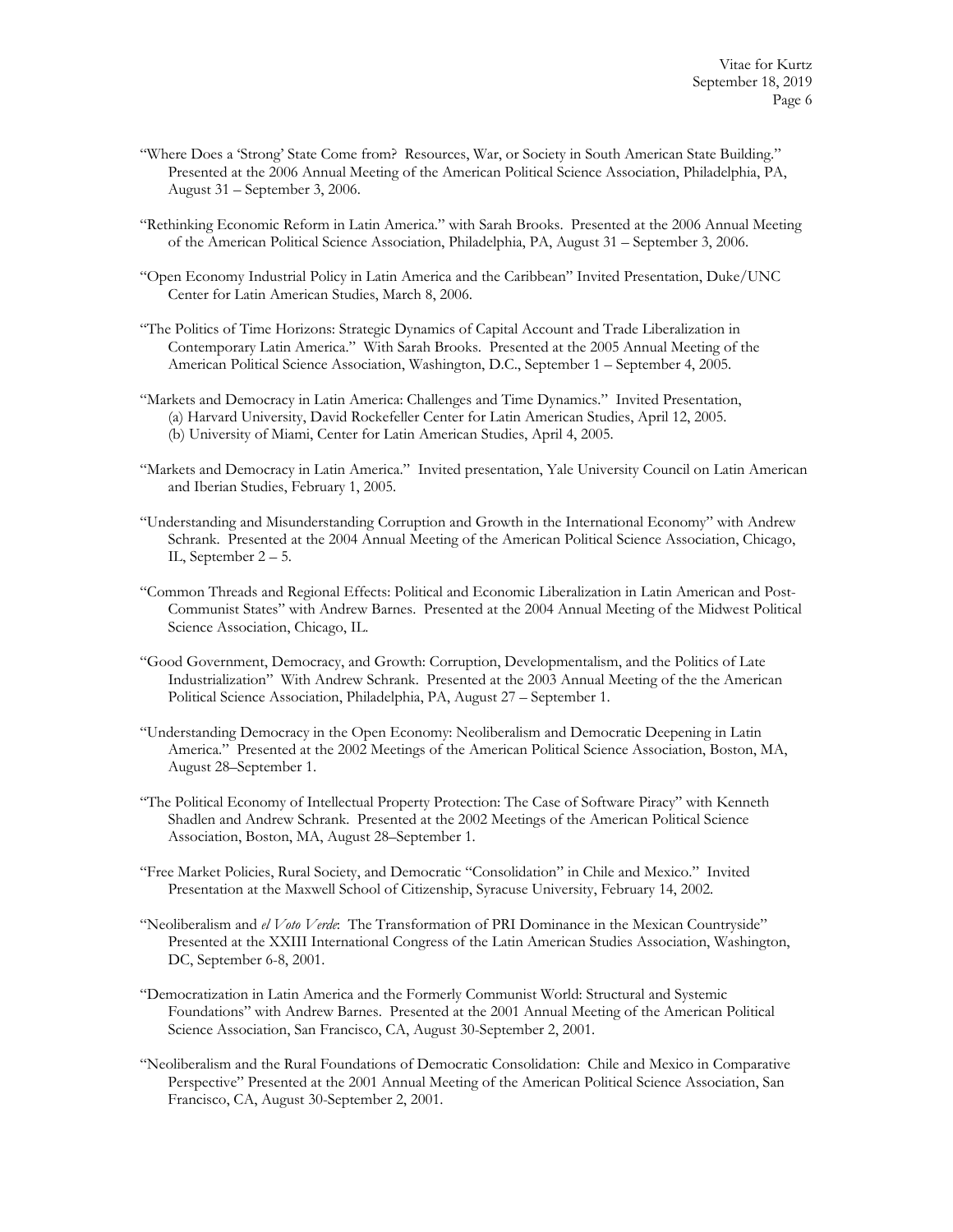- "Free Market Democracy in Latin America: Economic Liberalization, Modernization, or the Agrarian Thesis Transformed?" Presented at the 2001 Annual Meeting of the Midwest Political Science Association, Chicago, IL, April 19-22, 2001.
- "Understanding and Misunderstanding Democracy in the Open Economy: An Argument with Evidence from the Chilean Case." Presented at the 2001 Annual Meeting of the Western Political Science Association, Las Vegas, NV, March 15-17, 2001.
- "The Political Economy of Poverty and the Politics of the Poor in Chile and Mexico." Presented at the 2000 Annual Meeting of the American Political Science Association, Washington, DC, Aug. 31-Sept. 3, 2000.
- "Ten Years of Post-Communist 'Transitions:' Does Economic Liberalization Lead to Democratization?" With Andrew Barnes. Presented at the 2000 Annual Meetings of the Midwest Political Science Association, Chicago, IL, April 27-30, 2000.
- "The Political Roots of Economic Development in Latin America: Rents, Export-Orientation, and the Value of Public Action." With Andrew Schrank. Presented at the 1999 Annual Meetings of the American Political Science Association, Atlanta, GA, September 2-5, 1999.
- "The Political Economy of Pro-Poor Policies in Mexico and Chile." Presented at the Institute of Development Studies / Department for International Development (UK) meeting for the World Development Report 2001: The Responsiveness of Political Systems to Poverty Reduction, Castle Donnington, United Kingdom, August 16-17, 1999.
- "Sectors and the Great Transformation: The Political Construction of Capitalist Agriculture in Chile, 1973-89." Presented at the 1999 Annual Meetings of the American Sociological Association, Chicago, IL, August 6- 10, 1999.
- "Economic Globalization, Primary Product Export Orientation, and Development in Chile: The View from a Best Case." Presented at the 1999 Annual Meetings of the Midwest Political Science Association, Chicago, IL, April, 1999.
- "The Paradoxes of the Western Model: Sectoral Politics, Economic Liberalization, and Democratic Consolidation in Chile and Mexico." Presented at the 1999 Annual Meetings of the Western Political Science Association, Seattle, WA, March, 1999.
- "International Integration, Employment, and Export Agriculture: The Developmental Implications of the Chilean Grape Industry." Presented at the 1998 Annual Meeting of the American Sociological Association, San Francisco, CA, August 21-25, 1998.
- "Politics and Rents: When Resource Abundance Isn't Resource Dependence." With Andrew Schrank.Presented at the 21<sup>st</sup> International Congress of the Latin American Studies Association, Chicago, IL, September 24-26, 1998.
- "The Institutional Roots of Popular Mobilization: Urban Politics and Rural Protest in Brazil and Chile." With Peter Houtzager.Presented at the 1998 Annual Meeting of the Western Political Science Association, Los Angeles, CA, March 19-21, 1998.
- "Electoral Rules, Market Organization, and Democratic Politics in Chile." Presented at the 93rd Annual Meeting of the American Political Science Association, Washington, D.C., August 28-31, 1997.
- "The Conceptual Roots of Theoretical Disputes: The Concept of a Peasant in Theories of Revolution." Presented at the 93<sup>rd</sup> Annual Meeting of the American Political Science Association, Washington, D.C., August 28-31, 1997.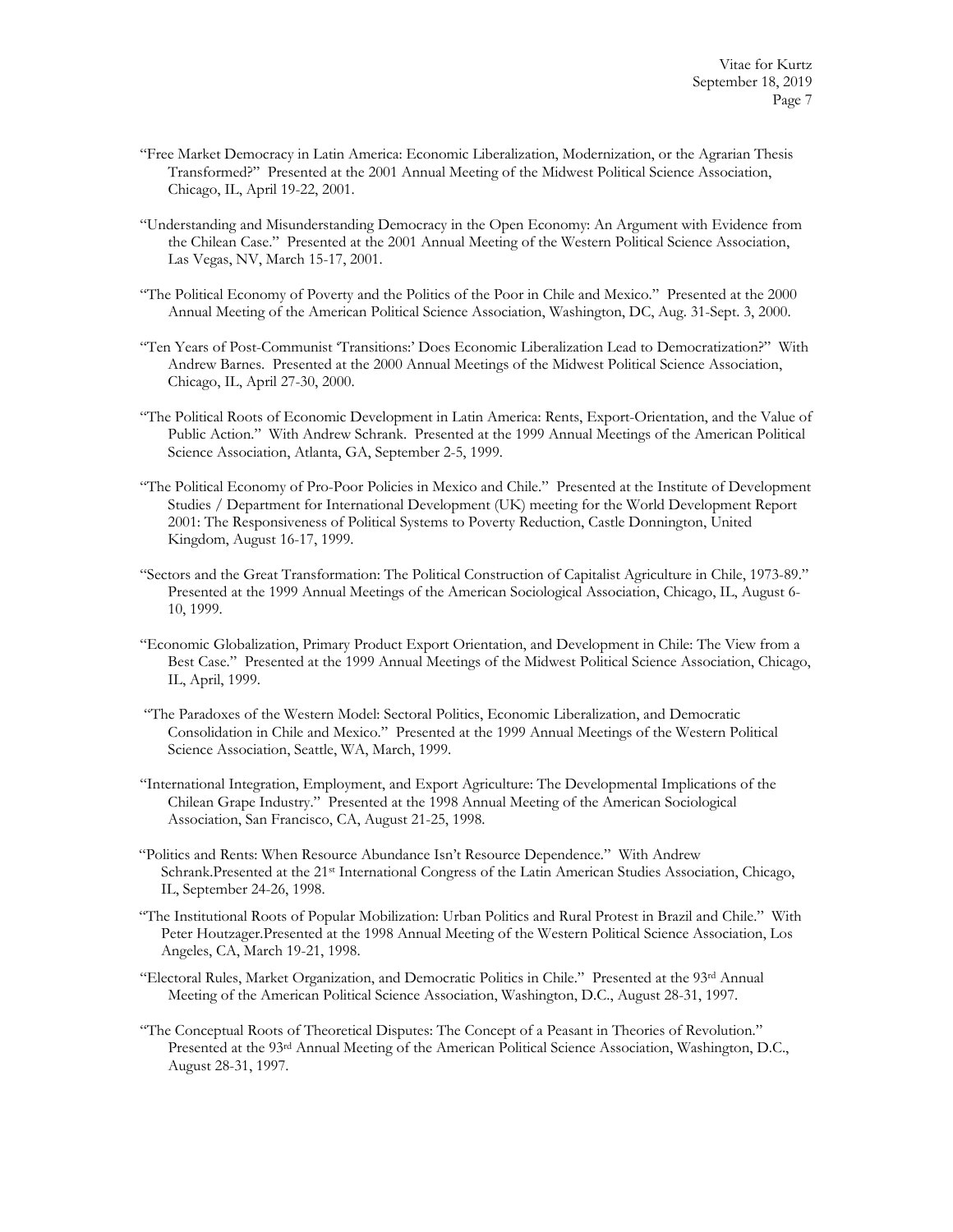- "Markets, Inequality, and Democracy: Sectoral Differences and the Paradox of Rural Political Quiescence in Chile." Presented at the 1996 Annual Meeting of the American Political Science Association, San Francisco, California, September, 1996.
- "Urban Participation and Rural Exclusion: Neo-Liberal Economic Transformation and Democratic Transition in Chile." Presented at the 1995 Annual Meeting of the American Political Science Association, Chicago, IL, September, 1995.
- "Continuity and Change in the Chilean Rural Labor Movement." Presented at the 18th International Congress of the Latin American Studies Association, Atlanta, GA, March, 1994.

## **Honors and Awards**

Joan M. Huber Faculty Fellow, Ohio State, 2015.

Best Paper in Political Sociology, American Sociological Association, 2010.

Alumni Award for Distinguished Teaching, Ohio State University, 2007.

Best Paper in Political Economy at the annual meeting of the American Political Science Association, 2005 (awarded 2006). Joint with Sarah Brooks, the co-author.

Choice Outstanding Academic Title for *Free Market Democracy and the Chilean and Mexican Countryside*, 2005.

Excellence in Teaching Award, University of Miami Political Science/Business School, 1998.

Teacher of the Year, University of Miami Student Government, 1997-98.

Distinguished Graduate Student Instructor Award, University of California, Berkeley, 1995-96.

National Science Foundation Graduate Fellowship, 1989-90, 1992.

Phi Beta Kappa, 1988. University of Michigan.

National Merit Scholar, 1984-85. University of Michigan.

# **Grants/Fellowships**

*Politics & Society* and Mershon Center. 2016. Workshop on Colonial Legacies. \$24,000.

Mershon Center, Ohio State University, 2014-15. "Property Rights, Political Conflict, and Economic Development," \$10,000.

Helen Kellogg Institute Visiting Faculty Fellowship for 2006, Notre Dame University (declined)

Mershon Center, Ohio State University, "The Difference a State Makes: Public Sector Capacity and Political Stability in Latin America" \$15,704.

Mershon Center, Ohio State University, "The State of Economic Transformation in Latin America and the Postcommunist World" with Timothy Frye. \$10,967.

Ohio State University Seed Grant, \$19,982

United Kingdom Department for International Development, Background Paper for 2001 World Development Report, 1999, \$6000

James MacLamore Summer Award in Business and Social Science, University of Miami, 1998, \$9000 General Research Support Award, University of Miami, 1998, 1999, 2000. All ~\$2000

#### **Professional Service**

Reviewer (past 5 years) for: *American Economic Review*, *American Journal of Political Science*, *American Political Science Review, American Sociological Review*, *British Journal of Political Science, Business and Politics, Comparative Political Studies, Comparative Politics*, *Comparative Studies in Society and History*, *Economic Development and Cultural Change, Governance, International Organization*, *International Studies Quarterly, Journal of Comparative Economics, Journal of Economic Growth, Journal of International Relations and Development*, *Journal of Latin American Studies, Journal of Politics*, *Latin American Politics & Society*, *Latin American Research Review*, *Party Politics*, *Political Power and Social Theory, Public Choice, Social Forces, Studies in Comparative International Development*, *World Politics*, Cambridge University Press, Temple University Press, University of Pittsburgh Press.

Editorial Board, *Politics & Society*; *Latin American Politics and Society*.